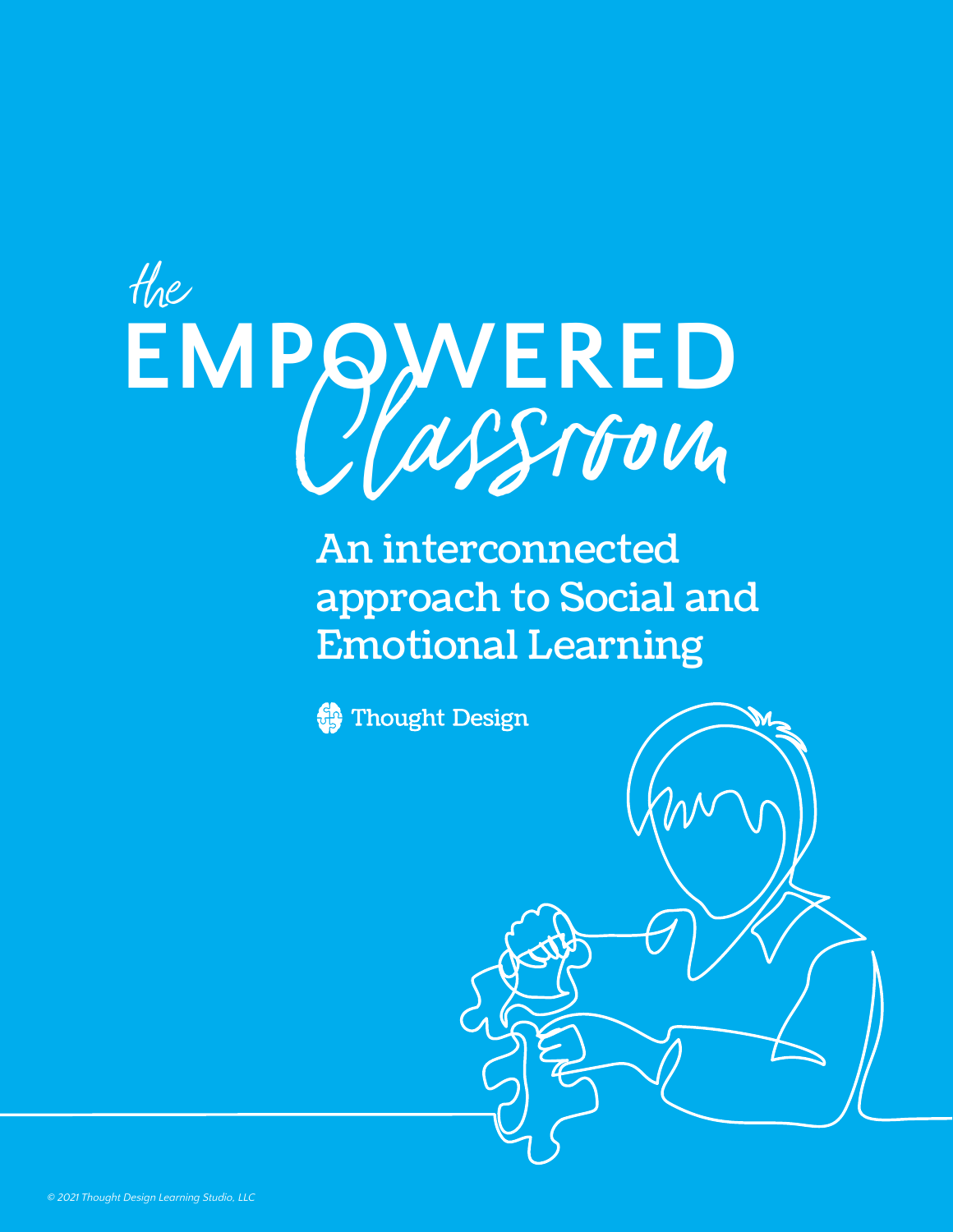

Educating children is complex, at best. Meeting the academic, social, behavioral, and emotional needs of each child while supporting staff feels like never ending work. The pandemic has been a catalyst for even more chaos, emotional burnout, and overwhelm in the education environment.

But the reality is that these issues have always existed - the pandemic has just magnified them.

**It's time to consider an alternative approach to SEL that will inspire systemic impact and create long-lasting shifts in your school culture.**

We've fused our experience in corporate team development and executive leadership coaching with our hands-on knowledge of the education environment to develop a robust curriculum that deepens Social and Emotional Learning for your entire school community.

The Empowered Classroom is a thoughtfully-designed collection of workshops, sessions and interactive experiences that give teachers, students, families, and school leaders practical tools and strategies to shift their thinking in a way that can inspire learning, growth and connectedness.

We know your school has unique needs. This is why we created flexibility within the curriculum to allow for full customization. Each element on the following pages can seamlessly work together or be implemented as stand alone training. The content can be delivered asynchronously, virtually or during live sessions. **No matter the format, the goal is the same: create sustainable, long-lasting impact that gives your teachers and students the support they need - now more than ever.**

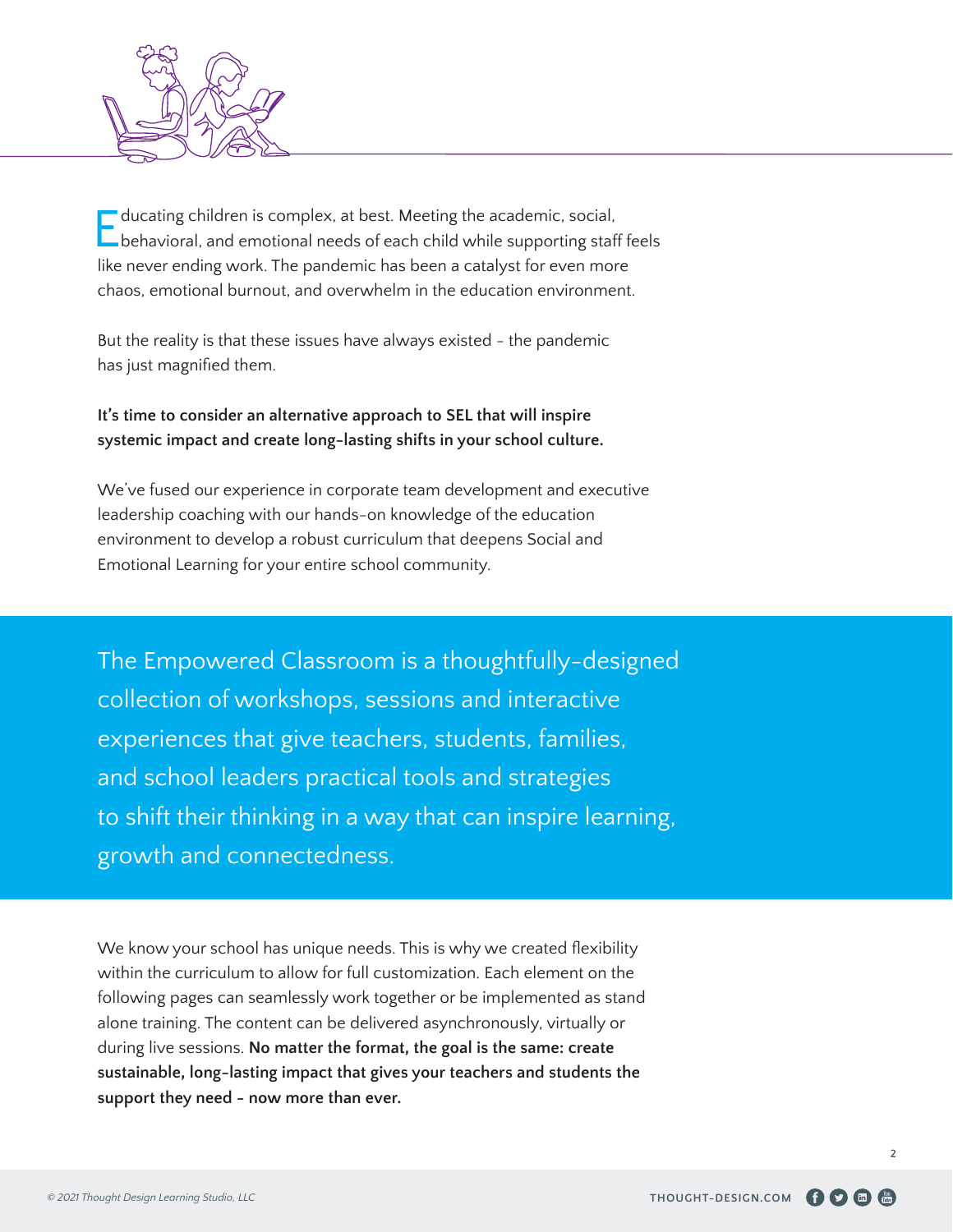**FOR***Teachers*

The core of our program focuses on teachers and staff. Teachers are exhausted. And when we are exhausted, we aren't able to do our best work. The Empowered Classroom helps teachers become more aware of their own stressors, behaviors, triggers, and emotions as well as implement strategies to restore their energy, build trust, and create safe spaces for students, parents, and staff - even during the middle of a disruptive event in the classroom.

## **THE PATH TO RESILIENCE**

#### **DESCRIPTION:**

Through the lens of the 5 SEL components, this course provides teachers with a framework for supporting students in developing emotionally healthy mindsets and behaviors related to the experience of failure. This course takes teachers through a journey of self-discovery and skill building that is translatable to students and the classroom. Paired with the student version of this course, the tools and strategies developed will enable students to navigate risk taking, decision making and problem solving with courage and confidence.

#### **HOW IT'S DELIVERED:**

- Live or virtual
- 8 hours of content delivered based on your needs

#### **OBJECTIVES:**

SEL: Self-Awareness

- Differentiate between experiencing failure and being a failure (identity)
- Identify personal "fear traps"
- Learn to make mistakes without getting hooked by shame

#### SEL: Self Management

- Understand the concept of "your growth edge" and how the brain learns
- Understand how the brain processes and uses failure
- Learn the "above and below the line" method of identifying the state of your brain and develop strategies for regulating
- Learn strategies for avoiding or releasing from "fear traps"
- Understand the "drama triangle" and personal patterns of thinking and behaving

#### SEL: Social Awareness

- Learn to tell stories of failure without drama
- SEL: Relationship Skills
- Strategies for supporting others through risk and failure without judgment, blame or criticism
- Learn to use powerful questions to coach and support others

SEL: Responsible Decision Making

• Develop stronger risk intelligence – mastering personal fear traps and using a growth mindset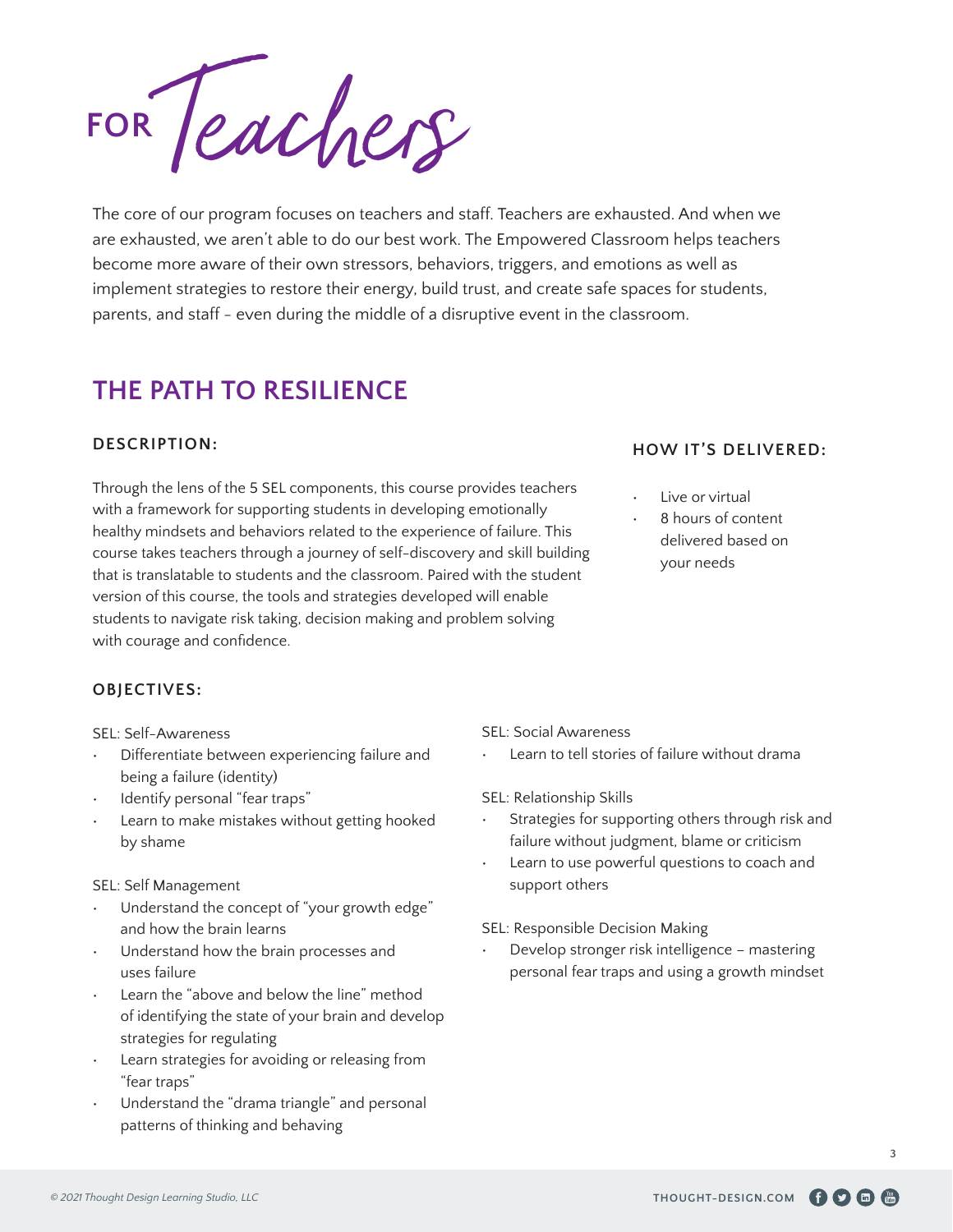*For Teachers*

## **THE DRAMA-FREE CLASSROOM**

#### **DESCRIPTION:**

Reducing drama isn't just about the big blow up moments or changing what you do when things start to go wrong. It's about the everyday moments: the small moments that make the biggest shifts. Everyday classroom drama comes from habits, the patterns that develop and the unconscious ways in which we relate to each other. This course will help teachers transform the daily challenges in the classroom.

#### **HOW IT'S DELIVERED:**

- Live or virtual
- 8 hours of content delivered based on your needs

#### **OBJECTIVES:**

Teachers will:

- Develop awareness of their own and their students' behavior habits and thinking patterns
- Identify the patterns that are keeping the drama cycle going
- Learn when and how to shift into "Creator Mode"
- Break the "Hero Habit"
- Increase self-awareness for themselves and their students
- Create healthy mental habits and patterns
- Increase their confidence and build resilience in themselves and their students
- Learn brand new tools to help get a perspective on the situations causing frustration and overwhelm



### **MIND OF A STUDENT**

#### **DESCRIPTION:**

With a framework of bias-training, understanding the brain science behind cognitive empathy, and student perspective gathering, this interactive learning experience will introduce your teachers to the tools and strategies they can take back with them into their classrooms that can help create the necessary breakthroughs with their students and each other.

#### **HOW IT'S DELIVERED:**

- Live or virtual
- 4-6 hours of content delivered based on your needs

#### **OBJECTIVES:**

This course will equip teachers to:

- Understand how specific cognitive biases shape their classroom culture and how to leverage them with purpose
- Apply findings from neuroscience research to their relationships with students and management of the classroom
- Build cognitive empathy skills in themselves and their students
- All will leave with practical, science-based knowledge about their thinking patterns and a new, self-reflective mindset that will:
- Improve day-to-day interactions with students
- Encourage better conflict resolution
- Build school culture
- Improve teacher and staff retention
- Improve student participation, attendance and performance
- Change the way each team member sees themselves, their team and their students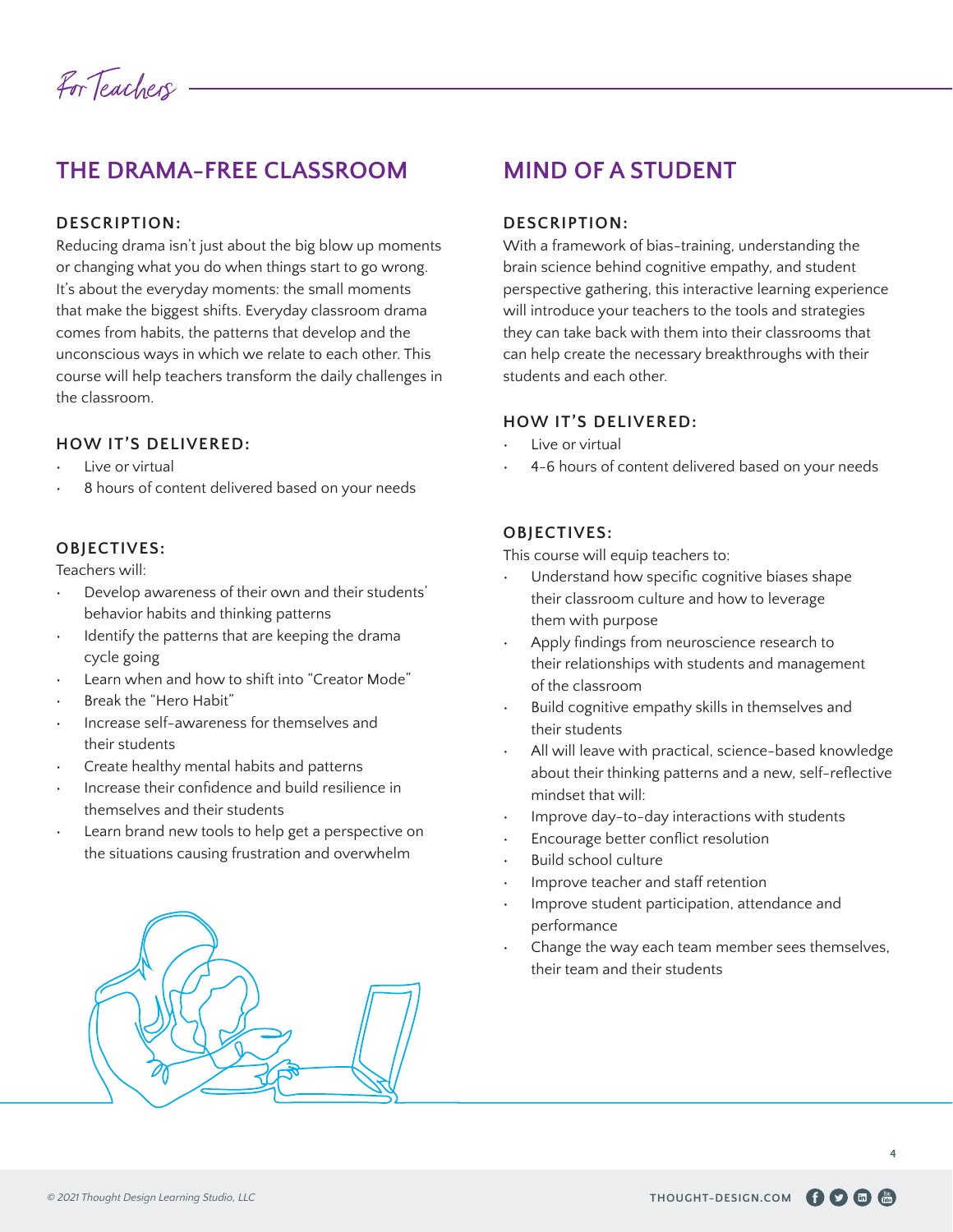

## **THE SCIENCE OF STRESS**

#### **DESCRIPTION:**

Stress is at an all-time high. High levels of anxiety can result in poor sleep, poor digestion and fragile relationships. Such symptoms can in turn exacerbate stress. This course takes a close look at the biology of stress and how we can most effectively mitigate its symptoms. How will you know it's working? Teachers will report feeling better, which will indirectly create positive impacts of attendance, participation, and engagement in students.

#### **HOW IT'S DELIVERED:**

- Live or virtual
- 8 hours of content delivered based on your needs

#### **OBJECTIVES:**

Teachers will:

- Discover the systemic effects of stress on the human body and learn research-driven methods of mitigating stress.
- Explore scientific journals associated with psychology and biology, conduct their own action research, and incorporate their understanding of science to improve their health.
- Apply tangible skills in their own lives as well as in their classroom, for their students.



*We believe that it's only when you are aware of how you think, that you can see the impact of those thought patterns on your behaviors, communication style, relationships and beyond, and decide to make a change.*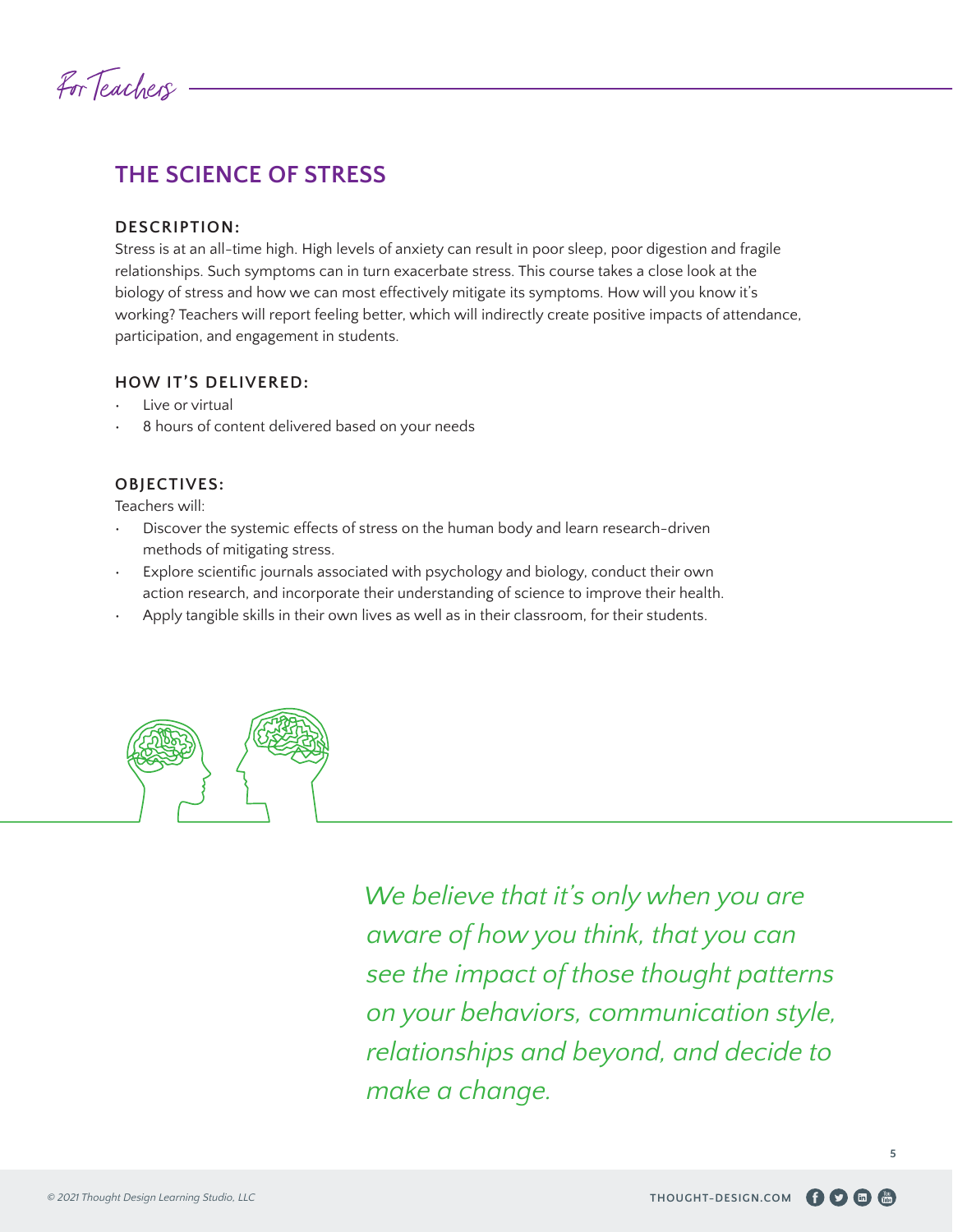While the core of our program is focused on supporting teachers and<br>
staff, systemic impact and long-lasting shifts in your school culture requires support for all members of the school community - teachers, administration, families and students. Everyone plays a role in the system, and each role needs to be empowered to take responsibility for their own contributions to the bigger picture. It's all interconnected.

The Empowered Classroom curriculum is designed to provide support for your entire school community.

**FOR***Leaders*

## **THE EMPOWERED LEADER**

#### **DESCRIPTION:**

Culture changes start at the top. This course empowers leaders with the skills and mindsets they will need to support their teachers, students and families during SEL training, as well as implement culture shifts from the leadership level that will have a big-picture impact. This experiential, cohort-based course combines live and/or virtual content delivery, self-directed reflection/practice and small group project assignments.

#### **HOW IT'S DELIVERED:**

- Live or virtual
- 20 hours of content delivered based on your needs
- Between sessions, participants will meet with their cohort group for dialogue, accountability and work on a real-life project

#### **OBJECTIVES:**

- Gain deeper understanding of leadership and management mindsets and how to develop them
- Learn how to form the foundation for the operations of a team through casting vision, defining values, shaping team culture and leading strategy and execution
- Learn how to lead and manage with greater self-awareness
- Develop skill in problem solving, decision making, managing conflict, cultivating feedback and developing others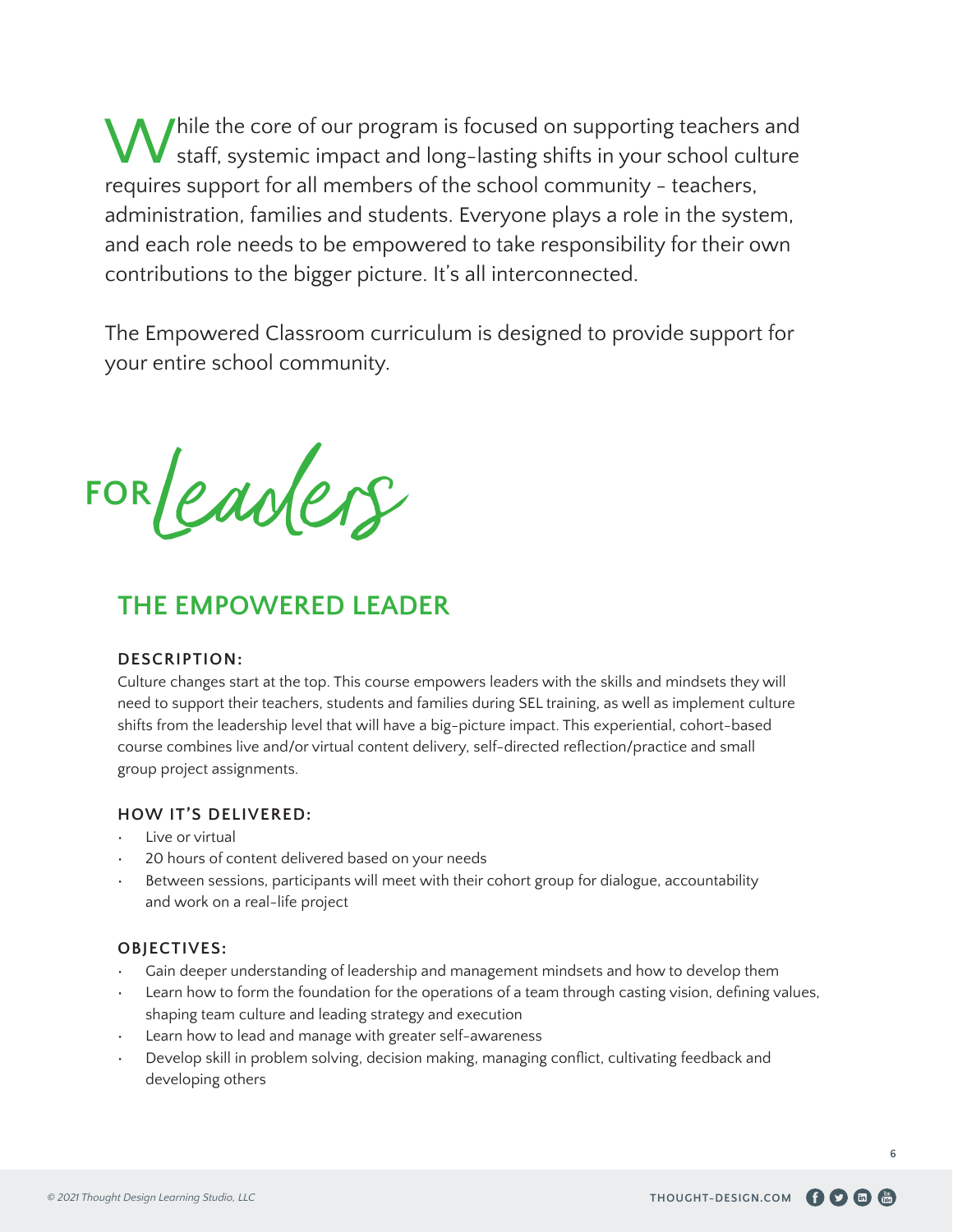**FOR***Families*

### **THE PATH TO RESILIENCE**

#### **DESCRIPTION:**

Similar to the teacher-version, this course helps families understand what their students are experiencing around failure, so the thinking tools and strategies can be supported at home, too.

#### **HOW IT'S DELIVERED:**

- Virtual
- 8 hours of content delivered based on your needs

**OBJECTIVES:** *(Refer to page 3 for full objectives)*

## **THE EMPOWERED FAMILY**

#### **DESCRIPTION:**

Reducing drama isn't just about the big blowup moments, or changing what you do when "bad things go down." It's about the everyday moments that happen, the small moments that make the biggest shifts. It's not about lacking intelligence, abilities, or love. Everyday family drama comes from habits, in the patterns that develop, the unconscious ways in which we relate to each other. This course will help families to transform the daily challenges of home life, during and beyond this pandemic.

#### **HOW IT'S DELIVERED:**

- Live, virtual or asynchronous
- 8 hours of content delivered based on your needs

#### **OBJECTIVES:**

Families will:

- Develop awareness of their own and their children's behavior habits and thinking patterns
- Identify the patterns that are keeping the drama cycle going
- Learn when and how to shift into "Creator Mode"
- Break the "Hero Habit"
- Increase self-awareness for themselves and their children
- Create healthy mental habits and patterns
- Increase their confidence and build resilience in themselves and their children
- Learn brand new tools to help get a perspective on the situations causing frustration and overwhelm



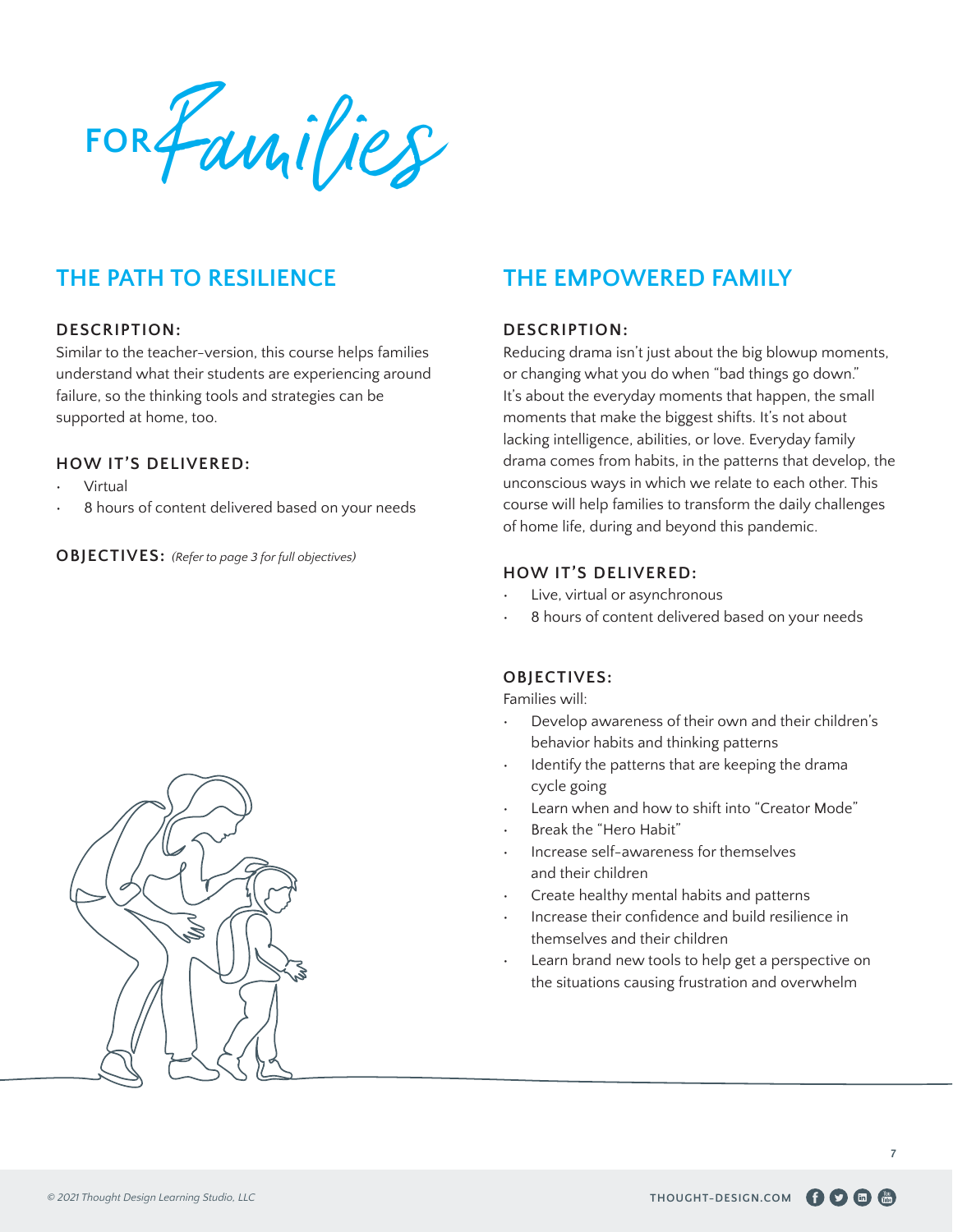**FOR***Students*

## **THE PATH TO RESILIENCE**

#### **DESCRIPTION:**

Through the lens of the 5 SEL components, this course helps students understand failure from a neurobiological framework so they can observe how they make sense of failure and rewire their relationship with it.

#### **HOW IT'S DELIVERED:**

- Comprised of 18 modules, each including a 5-minute video and 20-30 minutes of activities that can facilitated by your teachers
- Full facilitator guide is included

**OBJECTIVES:** *(Refer to page 3 for full objectives)*



## Tools for Assessment

The following assessment tools are available to complement The Empowered Classroom curriculum.

#### **Growth Edge Interview**

A powerful process of exploring the ways in which a person characteristically makes sense of the world. The process reveals the growing edges of the person's insight into her own way of being, her relationships and her work, revealing potential next steps in development with great clarity.

#### **Emotional Quotient**

An assessment tool that can help people sense, understand and effectively apply the power of emotions to facilitate higher levels of collaboration and productivity.

#### **TriMetrix EQ**

This assessment unveils strengths and weaknesses in three important areas to help a person understand their behaviors (the how) and drivers (the why), in combination with EQ (how they react).